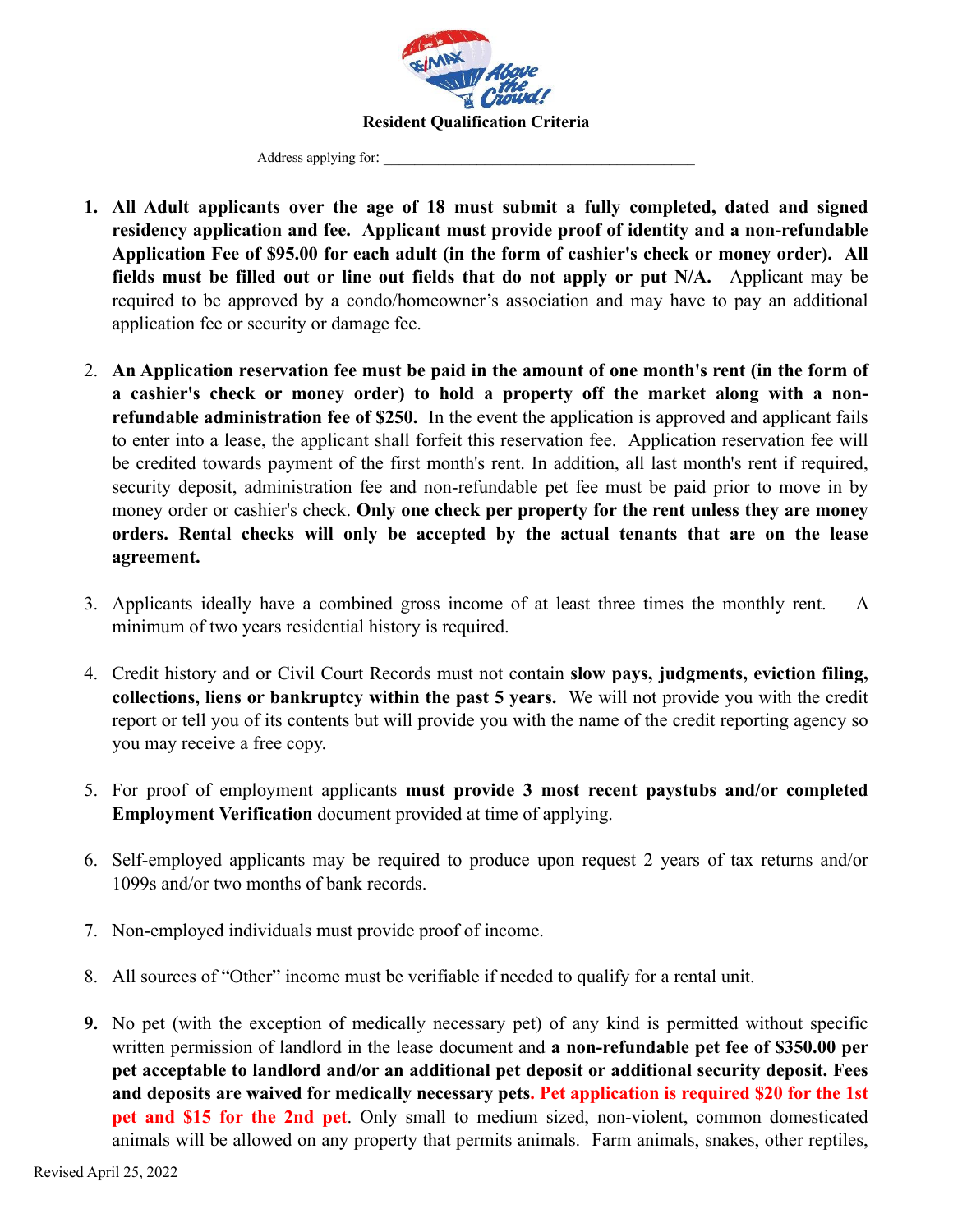exotic animals, and any large or aggressive animal will not be approved. No pets over 60 lbs. Only two pets are allowed per property. We require a copy of the last veterinarian bill & also a photo of each pet for our file prior to move in. The following breeds are not allowed: German Shepherd, Doberman, Pit Bull or Pit Bull mix, Staffordshire Terrier, Boxer, Rhodesian Ridgeback, Chow, Rottweiler, Siberian Husky, Akita, Malamute, Presa Canario and Wolf-Hybrid. Fees are waived for medically necessary pets. Canine dogs are not considered service animals. **Tenants who have a dog approved must maintain renters insurance covering dog bites and listing RE/MAX 200 Realty and Owner as coinsured. Proof of insurance must be received prior to move in and maintained during the entire time tenant is leasing property.** 

- 10. **Criminal records must contain no convictions for felonies within the past 7 years involving the manufacture or distribution of controlled substances. For other felony convictions, we will conduct individualized assessments that take into account mitigating factors, such as facts & circumstances surrounding the criminal conduct, age at time of conduct, evidence of good tenancy before and after conduct, nature & severity of conviction and the amount of time that has passed since the conviction. Criminal history which indicates that an applicant's tenancy would constitute a direct threat to the health or safety of other individuals or whose tenancy could result in substantial physical damage to the property of the owner or others may result in rejection of the application.**
- **11.** Previous rental history reports from landlords must reflect timely payment, sufficient notice of intent to vacate, no complaints regarding noise, disturbances or illegal activities, no NSF checks, and no damage to unit or failure to leave the property clean and without damage at time of lease termination.
- 12. RE/MAX 200 Realty has a no smoking policy for all properties.
- 13. **Multiple Applications** Applicant acknowledge it is entirely possible that RE/MAX 200 Realty may receive multiple applications from unrelated individual applicants on the same property at approximately the same time. We will process all applications for consideration as to what we (in our sole discretion) deem the best applicant, which may not necessarily be the first application received. In such cases, more than one applicant may be approvable, however only one will eventually be approved. Because we represent the best interest of the rental property, we will accept the best application, which may not necessarily be the first application received. In order to evaluate the various applications it is necessary for RE/MAX 200 Realty to expend time and cost in credit reports, criminal reports, and other administrative cost. All application fees are Non-Refundable. If your application is approvable, but not the approved one for the property for which you are applying, you may consider applying for other available properties that we may have, without payment of an additional application fee.
- **14.** Applicants will be sent a approval letter stating the start date and funds needed to move forward with the ordering of a lease for the property. **Lease agreements will be provided within 72 hours of approval and must be signed within seven days of approval.**
- 15. Resident(s) will be required to pay a security deposit at the time of lease execution. We reserve the right to require a higher security deposit and or additional prepaid rent.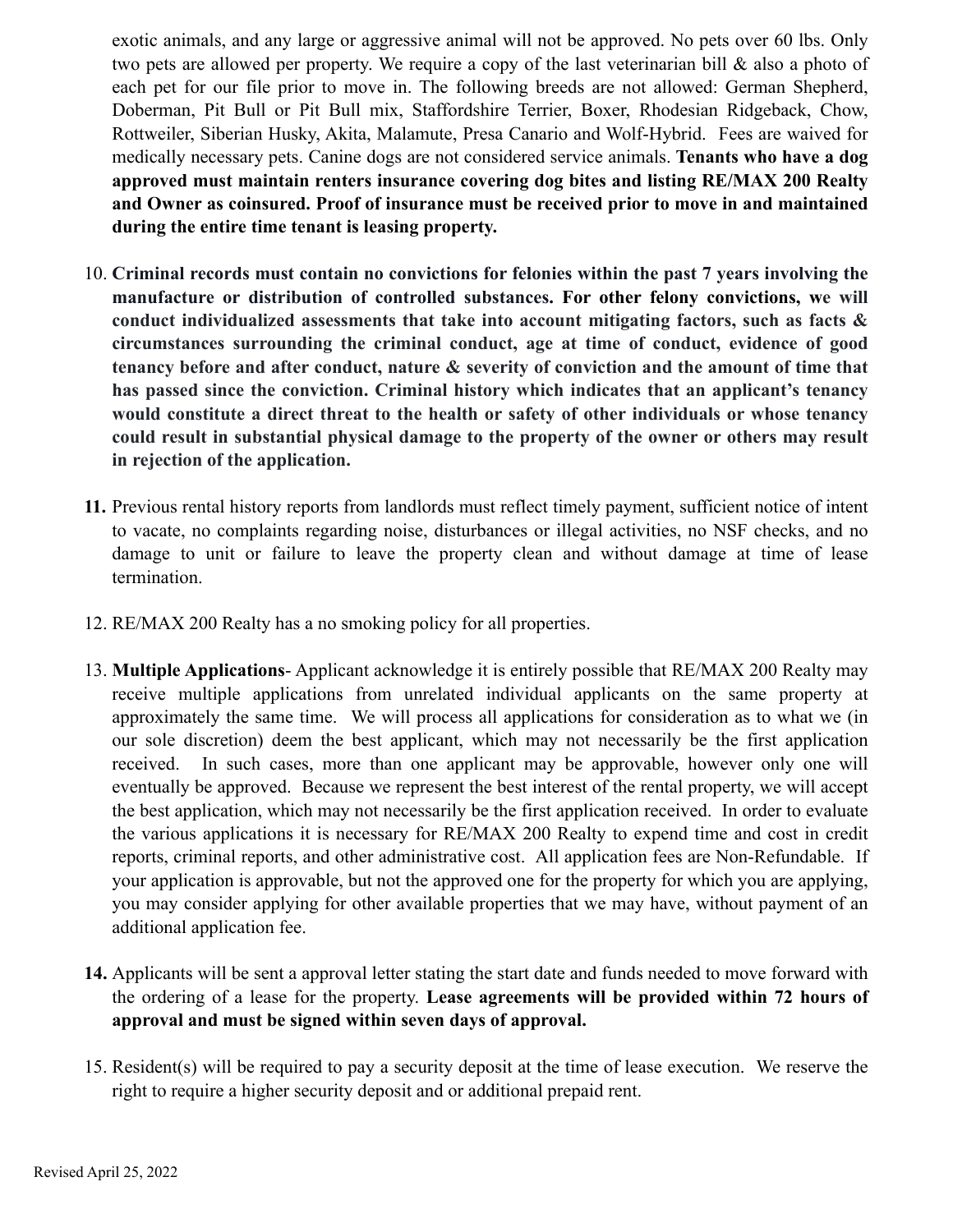- 16. RE/MAX 200 Realty follows the United States Department of Housing & Urban Development (HUD), maximum occupancy is two persons per bedroom.
- 17. Any exceptions to these criteria must be submitted in writing to the rental agent for the landlord's review and consideration. If approval is then granted for such exceptions, additional security, and / or additional advance rent payments may be required.
- 18. Our company policy is to report all non-compliances with terms of your rental agreement or failure to pay rent, or any amounts owed to the credit bureau.
- **19. Stated rent includes \$13 per month for AC filters that will be shipped to the tenant every 60 days. An additional \$12 will be added to include Tenant Liability Insurance if none is provided.**
- **20. Tenants are required to have and maintain Rental Insurance or tenant liability insurance while leasing our properties. See attached Tenant liability insurance requirements.**
- **21.** Our leases are currently prepared by an Attorney at Law to comply with Florida laws. **If you are the successful leasing candidate, the lease closing cost of \$45.00 to cover the cost in preparing your lease will be part of your administration fee. Lease renewals (after one year) have a \$30.00 closing cost that is not part of your administration fee.**

Applicants Initials () ()

**How did you hear about this property? \_\_\_\_\_\_ORLrent.com \_\_\_\_\_\_FreeRentalSite.com \_\_\_\_\_\_Zillow.com \_\_\_\_\_\_Hotpads.com \_\_\_\_\_\_CraigsList.com \_\_\_\_\_\_Friend Referred \_\_\_\_\_\_Sign \_\_\_\_\_\_MLS Realtor (Name) \_\_\_\_\_\_Other \_\_\_\_\_\_\_\_\_\_\_\_\_\_\_\_\_\_\_\_\_**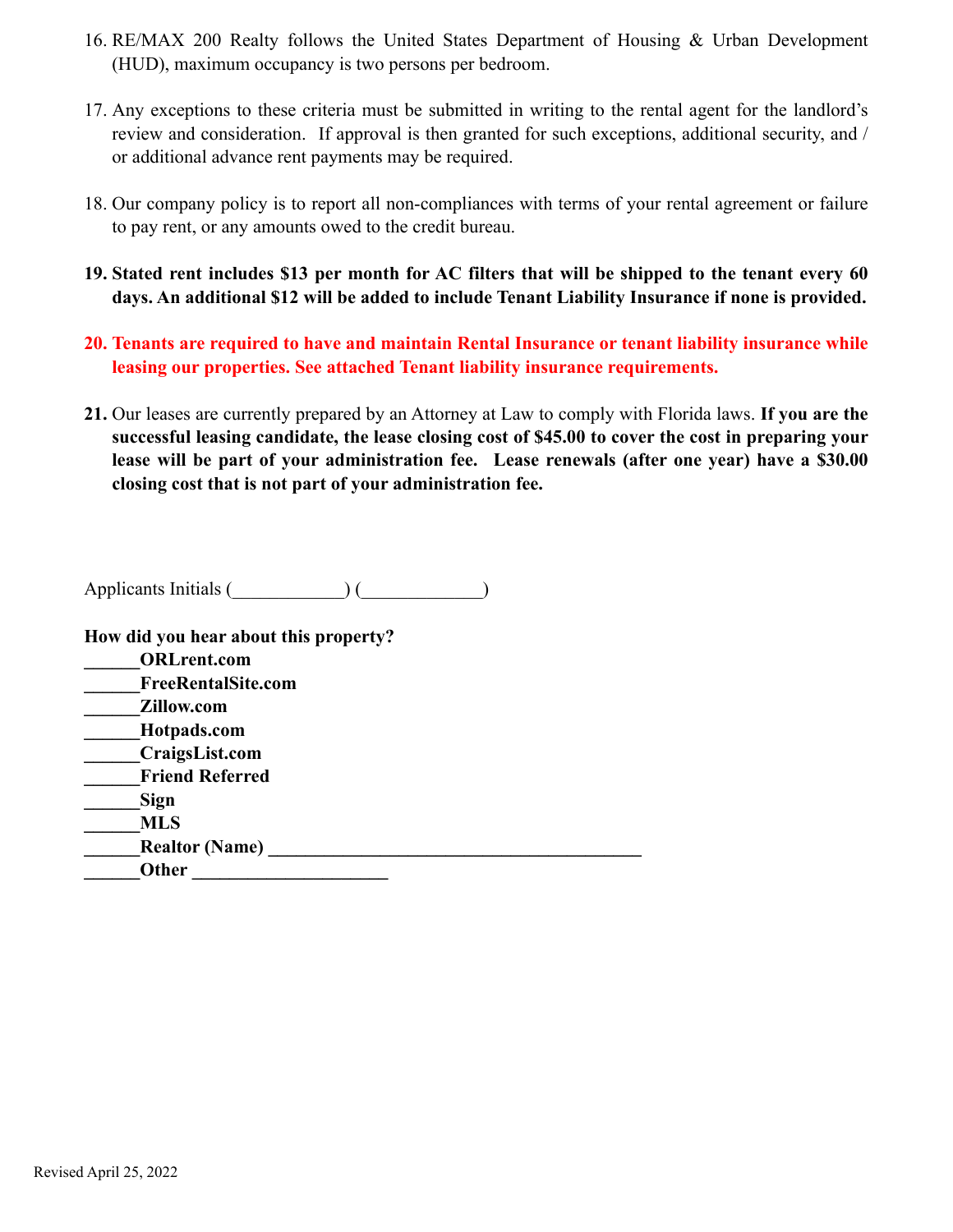*1155 Louisiana Ave. Suite 110, Winter Park FL 32789 / 407-571-3635 / facsimile 407-388-6536*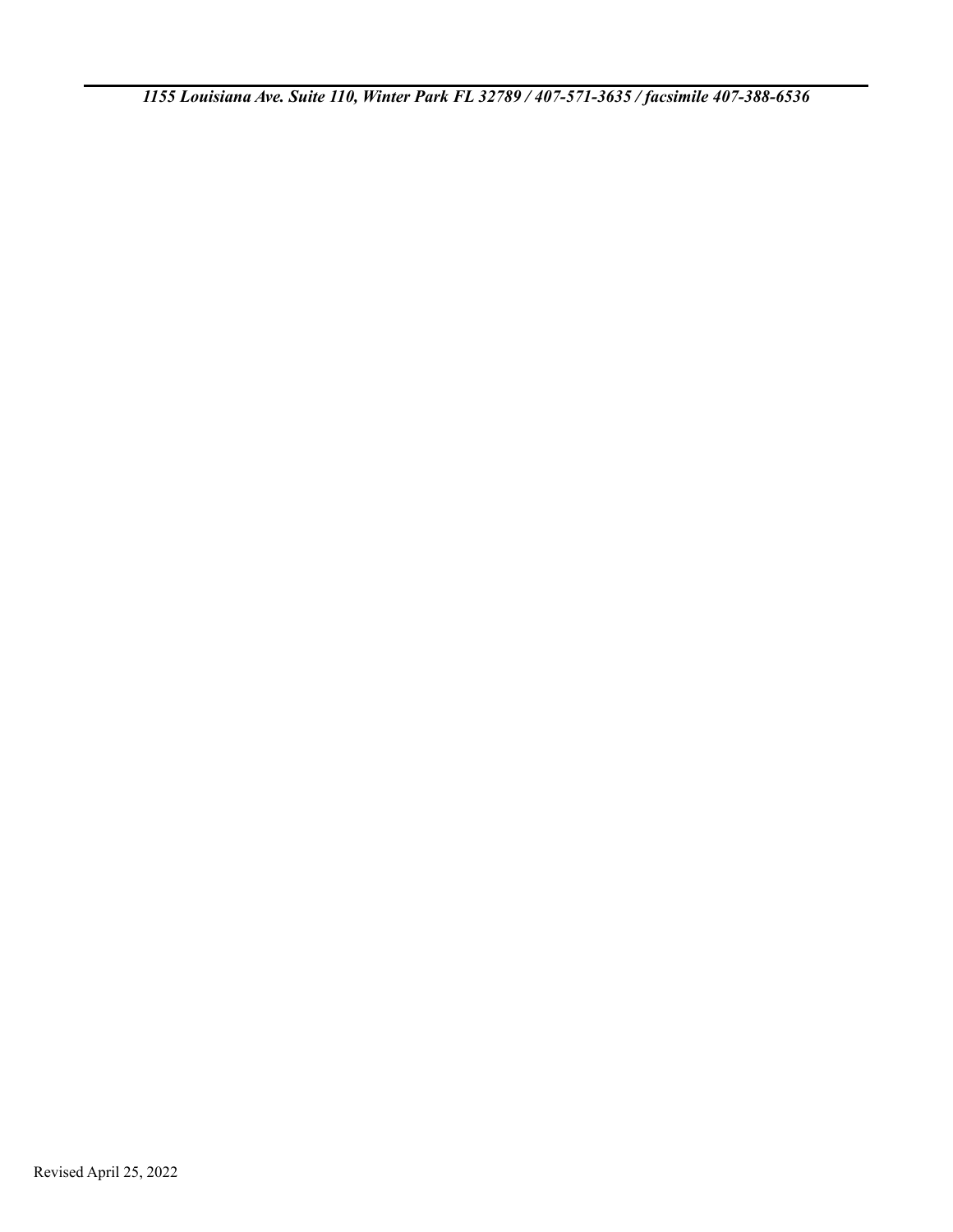# **TENANT LIABILITY INSURANCE**

### **Landlord Approved Tenant Liability Insurance**

**Required Property Damage Liability Insurance: NOTICE!** All Tenants are required to maintain property damage liability insurance on behalf of the Landlord and Property Manager. Coverage is required in the amount of One Hundred Thousand Dollars (\$100,000.00) for damage to both Landlord's and third parties' property with the provisions covering at least the perils of fire, smoke, explosion, accidental water discharge, and sewer backup. *Tenants are required to name RE/MAX 200 Realty as an "Interested Party".*

Such a policy shall be written not contributing with and will be in excess from coverage that Landlord may carry, and must waive all rights of subrogation against Landlord and Property Manager. It is agreed that Landlord carries insurance for its protection and that the Tenant is not a beneficiary of such insurance. Tenant shall be responsible to Landlord for all costs of repair for damages as stated in the Lease regardless of existing Landlord insurance.

### **Using an Insurance Provider Outside of Property Manager Preferred Vendor:**

## **Tenants may** *OPT OUT* **of purchasing this required insurance through landlord's preferred insurance provider at any time by providing written proof of the following three items:**

- **1.** Evidence of Required Insurance levels to show the Policy is in effect, when it will start & end, and who is named on the policy.
- 1. **RE/MAX 200 Realty** must be named as an *"Additionally Interested"* party to the insurance binder provided by the tenant.
- **1.** The Tenant Liability coverage has to be equal to or greater than \$100,000 in Tenant Liability Coverage to the Property.

**Cost through RE/MAX 200 Realty:** \$9.00 per month plus a reasonable monthly administration fee; for example \$3.00 for a total of **\$12.00 per month**, per lease. Tenants are required to carry Tenant Liability Insurance. Unless a Tenant Opts Out of this insurance by following the steps above, a policy will be automatically provided to the Tenant for \$12.00 per month.

**Failure to Maintain Insurance**: If the tenant's coverage for their independently self-procured tenant liability insurance is lapsed by either non-payment or non-renewal after lease execution, RE/MAX 200 Realty will place that tenant under this program by default for \$12.00 per month. Managers also add a one-time \$50.00 fee.

### **Disclosure:**

RE/MAX 200 Realty is not an insurance company

The Tenant Liability Insurance program is provided by Great American Insurance company and brokered through Beecher Carlson Insurance Company